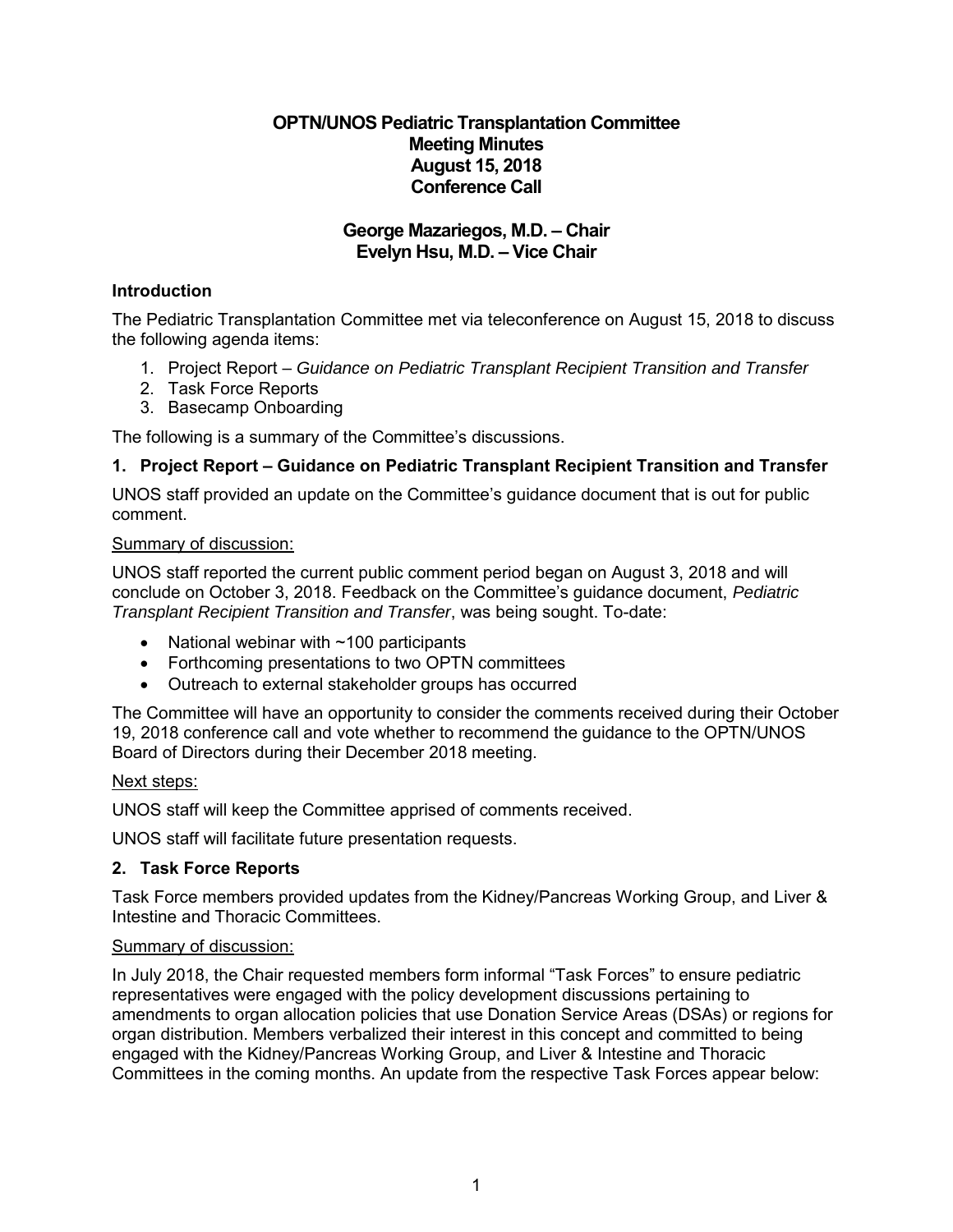# **a) Liver Task Force:**

Four committee members have been engaged with the Liver & Intestine Committee's discussions. Early discussion favored replacing instances where DSA or region are used in liver distribution with one of two fixed distance models using 500/600 nautical miles (nm) then national allocation (acuity circles), or 500 nm then national allocation (laddered circles). Members noted they were pleased with the progress to-date, which included broader sharing of livers from deceased pediatric donors, and support from the Liver Committee that these organs should be prioritized to liver candidates less than 18 years old. The Chair shared that implementation of the recently approved National Liver Review Board (NLRB) would be on-hold for a short period. Also, the role of a "cap" or score just below the median score at transplant for pediatric MELD/PELD exceptions was discussed. It was decided that a cap or "median score minus points" may disadvantage pediatric candidates and the Liver Committee is no longer considering these ideas. Future discussions will address simultaneous liver/kidney, intestine, and liver/intestine allocation.

The Committee appreciated the update and members commented on the importance of MELD or PELD exception scores to get pediatric liver candidates transplanted. Members asked, what would be the role of the NLRB? The Chair mentioned these concerns were brought up with the Liver Committee. The future pediatric liver review board was intended to, and will continue to, be composed entirely of pediatric liver specialists. This is seen as a substantial improvement over the current system. Also, review board guidelines previously established clinical criteria for exceptions and will continue to allow a transplant program to advocate for an appropriate score for their candidate. Members supported the idea of not having a score cap as discussed by the Liver Committee and Task Force members.

Committee members are encouraged to share comments and questions with their colleagues on the Liver Task Force.

This project is on an accelerated timeline:

- Liver Simulation Allocation Modeling (LSAM) due back from the Scientific Registry of Transplant Recipients (SRTR) at the end of September 2018
- A special public comment period in October 2018
- Board consideration in December 2018

#### **b) Kidney Task Force:**

Four committee members have been engaged with the Kidney/Pancreas Working Group's discussions. Members shared the Working Group reviewed data on acceptance practices and distance of the current system, and were committed to a solution in compliance with OPTN Final Rule. Early discussion favored replacing instances where DSA or region are used in kidney distribution with one of two fixed distance models using 75/150/350 nm, or 350/500/800 nm. The Working Group acknowledged the current timeline may limit the distribution model considered to the fixed distance model, but there was interest in one of the more complex models in the future.

Members shared some difficulty sharing the pediatric perspective during the initial discussions. Much of this was likely due to the Working Group transitioning away from a DSA-based distribution model to an alternative approach. Members also shared that the potential allocation priorities for a new allocation system did not appear to be that different from the current system. Task Force members will share their concerns during a future call about the risk of longer cold ischemic time (CIT), and organ quality (noted by Kidney Donor Profile Index (KDPI)) for pediatric kidney candidates.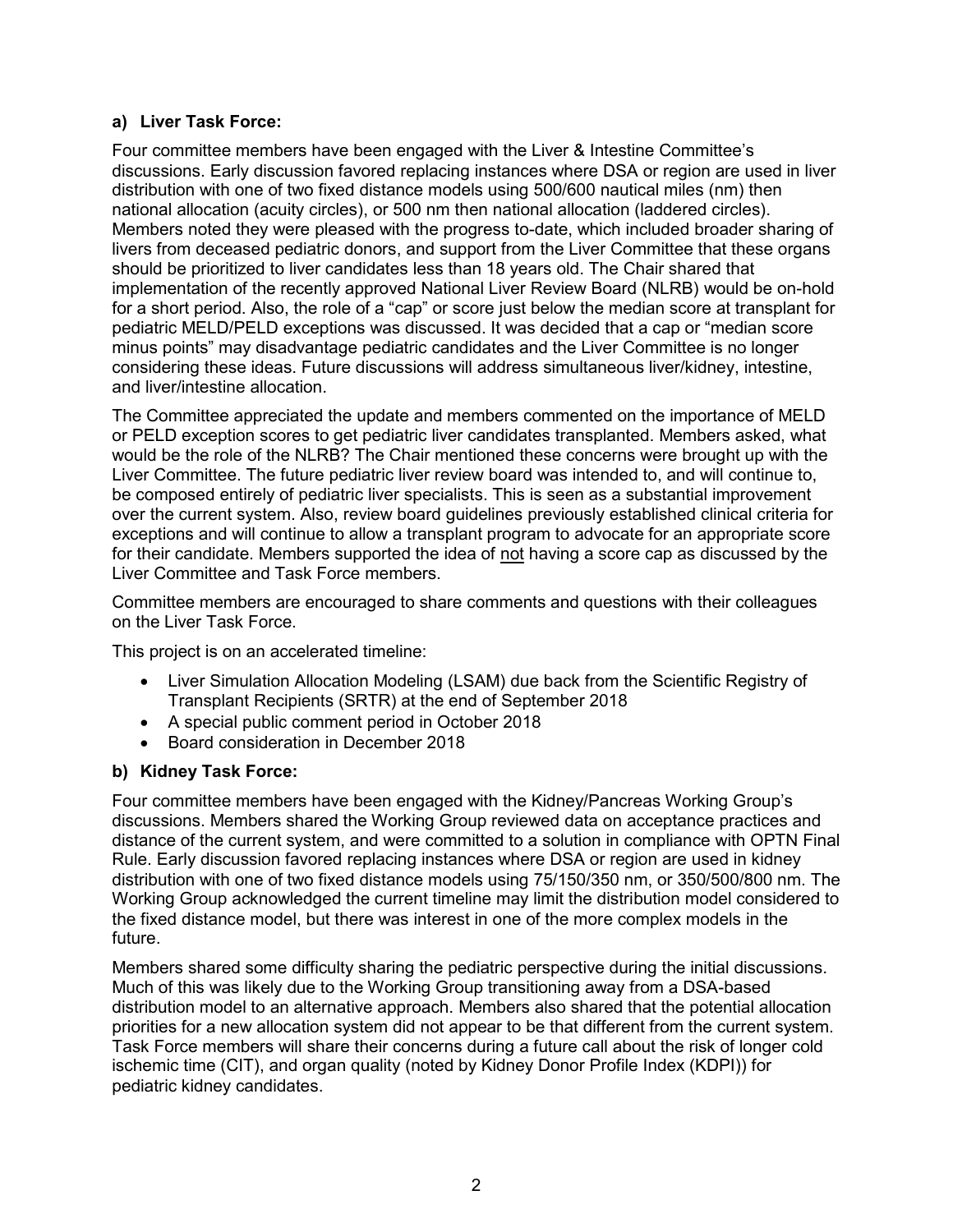One member questioned the mileage distances being considered by the Working Group. To maximize the chance of a pediatric donor kidney being allocated to a pediatric candidate, perhaps a substantially larger fixed distance should be considered, e.g: up to 1,500 nm. He suggested reviewing graft and recipient outcome data for pediatric transplants performed at hospitals that would meet the new training and experience requirements approved by the Board in 2015. This may inform the decision regarding a fixed distance.

Members then discussed whether there may be openness with the Working Group to consider the concept of kidneys from deceased donors being prioritized to pediatric candidates. Some members felt there was not as much enthusiasm toward the concept with the Working Group as compared to with the Liver Committee. UNOS staff encouraged Task Force members to articulate their concerns and ideas with the Working Group.

The Kidney/Pancreas Working Group will continue to work towards modeling requests for SRTR. Committee members are encouraged to share comments and questions with their colleagues on the Kidney Task Force.

This project is on the following timeline:

- Kidney Simulation Allocation Modeling (KSAM) due back from the SRTR at the end of November 2018
- Public comment in January 2019
- Board consideration in June 2019

# **c) Thoracic Task Force:**

Four committee members have been engaged with the Thoracic Committee's discussions. Members shared the Thoracic Committee reviewed data heart transplant ischemic times and distances travel by recovery teams. The Thoracic Committee favored replacing instances where DSA or region are used in heart distribution with a fixed distance model using 150/250/500 nm distances. Recovery cost concerns have been a central theme of the discussions.

Task Force members shared their initial assessment was there was not likely an adverse impact on pediatric heart transplant candidates. Members shared concerns about pediatric status 1B candidates with the Thoracic Committee and these will be considered during future calls. Members also shared the 500+ nm distance for recoveries was a frequent occurrence in the pediatric heart transplant community. Conversely, distances up this amount are typically not seen in the adult heart transplant practice. Members shared that adding a second fixed distance circle for pediatric heart distribution beyond 500 nm may add a level of complexity that did not add a corresponding level of benefit. UNOS staff encouraged Task Force members to articulate their concerns and ideas with the Thoracic Committee.

The Thoracic Committee will continue to work towards modeling requests for SRTR. Committee members are encouraged to share comments and questions with their colleagues on the Thoracic Task Force.

This project is on an accelerated timeline:

- Thoracic Simulation Allocation Modeling (TSAM) due back from the SRTR at the end of November 2018
- Public comment in January 2019
- Board consideration in June 2019

#### Next steps:

Committee leadership encouraged members to remain dutifully engaged in the respective Committee/Working Group discussions. It was critical for the pediatric voice to be considered